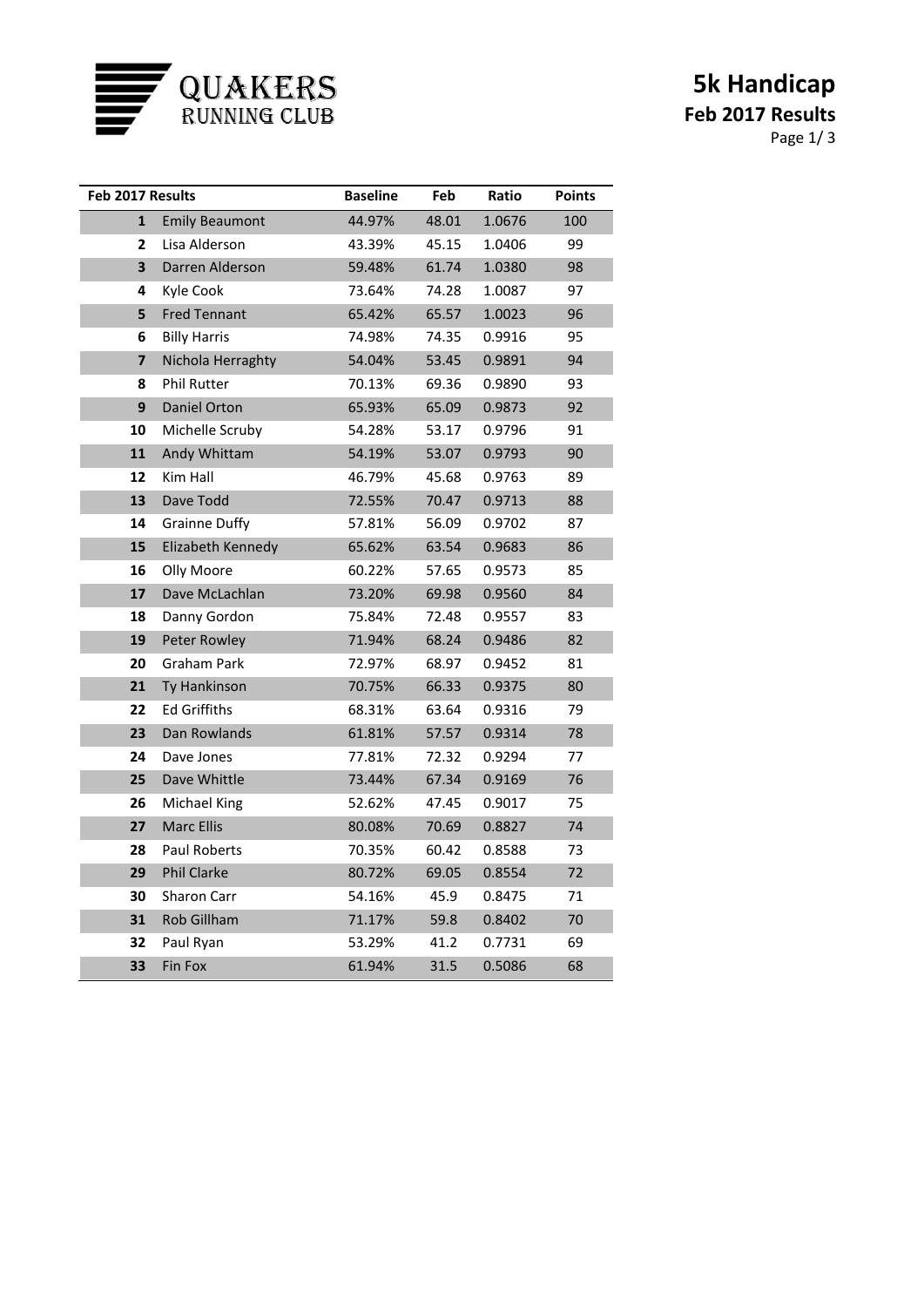

## **5k Handicap Feb 2017 Results** Page 2/ 3

| <b>2017 Cumulative Scores</b> |                       | Jan       | Feb       | <b>Total</b> |
|-------------------------------|-----------------------|-----------|-----------|--------------|
| $\mathbf{1}$                  | <b>Emily Beaumont</b> | 97        | 100       | 197          |
| 2                             | <b>Fred Tennant</b>   | 92        | 96        | 188          |
| 3                             | Andy Whittam          | 93        | 90        | 183          |
| 4                             | Phil Rutter           | 90        | 93        | 183          |
| 5                             | <b>Billy Harris</b>   | 83        | 95        | 178          |
| 6                             | Dave McLachlan        | 91        | 84        | 175          |
| 7                             | Elizabeth Kennedy     | 88        | 86        | 174          |
| 8                             | Michelle Scruby       | 75        | 91        | 166          |
| 9                             | Ty Hankinson          | 85        | 80        | 165          |
| 10                            | <b>Grainne Duffy</b>  | 77        | 87        | 164          |
| 11                            | <b>Olly Moore</b>     | 79        | 85        | 164          |
| 12                            | Kyle Cook             | 66        | 97        | 163          |
| 13                            | <b>Ed Griffiths</b>   | 81        | 79        | 160          |
| 14                            | Danny Gordon          | 76        | 83        | 159          |
| 15                            | <b>Marc Ellis</b>     | 72        | 74        | 146          |
| 16                            | Paul Roberts          | 73        | 73        | 146          |
| 17                            | <b>Michael King</b>   | 67        | 75        | 142          |
| 18                            | Sharon Carr           | 71        | 71        | 142          |
| 19                            | Paul Ryan             | 69        | 69        | 138          |
| 20                            | Fin Fox               | 68        | 68        | 136          |
| 21                            | Karen Ann Dove        | 100       | $\pmb{0}$ | 100          |
| 22                            | Lisa Alderson         | 0         | 99        | 99           |
| 23                            | <b>Michelle Dale</b>  | 99        | $\pmb{0}$ | 99           |
| 24                            | <b>Brian McLaren</b>  | 98        | 0         | 98           |
| 25                            | Daren Alderson        | $\pmb{0}$ | 98        | 98           |
| 26                            | Paul Pomfret          | 96        | 0         | 96           |
| 27                            | Lisa Jenkins          | 95        | $\pmb{0}$ | 95           |
| 28                            | Diane Lockhart        | 94        | 0         | 94           |
| 29                            | Nichola Herraghty     | 0         | 94        | 94           |
| 30                            | Daniel Orton          | 0         | 92        | 92           |
| 31                            | <b>Gill Colling</b>   | 89        | $\pmb{0}$ | 89           |
| 32                            | Kim Hall              | 0         | 89        | 89           |
| 33                            | Dave Todd             | 0         | 88        | 88           |
| 34                            | Lee Morris            | 87        | 0         | 87           |
| 35                            | Jamie Pratt           | 86        | $\pmb{0}$ | 86           |
| 36                            | Dave McLachlan        | 0         | 84        | 84           |
| 37                            | David Ledgerwood      | 84        | 0         | 84           |
| 38                            | Peter Rowley          | 0         | 82        | 82           |
| 39                            | Sue Woodcock          | 82        | $\pmb{0}$ | 82           |
| 40                            | <b>Tracy Plaskitt</b> | 80        | 0         | 80           |
| 41                            | Dan Rowlands          | 0         | 78        | 78           |
| 42                            | Juliette McLaren      | 78        | 0         | 78           |
| 43                            | Dave Whittle          | 0         | 76        | 76           |